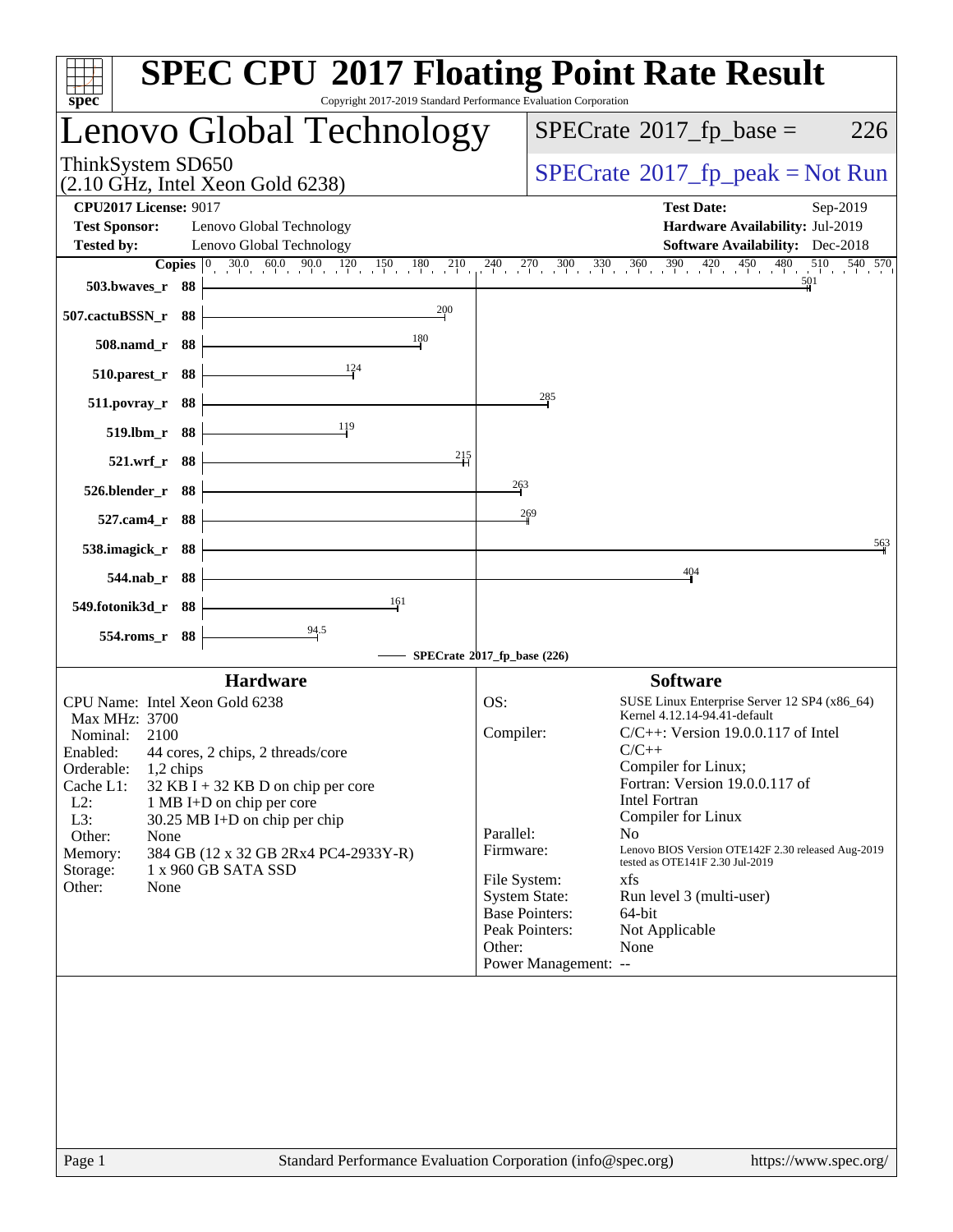

## Lenovo Global Technology

 $SPECTate@2017_fp\_base = 226$ 

(2.10 GHz, Intel Xeon Gold 6238)

 $SPECTate@2017_fp\_peak = Not Run$ 

**[Test Sponsor:](http://www.spec.org/auto/cpu2017/Docs/result-fields.html#TestSponsor)** Lenovo Global Technology **[Hardware Availability:](http://www.spec.org/auto/cpu2017/Docs/result-fields.html#HardwareAvailability)** Jul-2019 **[Tested by:](http://www.spec.org/auto/cpu2017/Docs/result-fields.html#Testedby)** Lenovo Global Technology **[Software Availability:](http://www.spec.org/auto/cpu2017/Docs/result-fields.html#SoftwareAvailability)** Dec-2018

**[CPU2017 License:](http://www.spec.org/auto/cpu2017/Docs/result-fields.html#CPU2017License)** 9017 **[Test Date:](http://www.spec.org/auto/cpu2017/Docs/result-fields.html#TestDate)** Sep-2019

#### **[Results Table](http://www.spec.org/auto/cpu2017/Docs/result-fields.html#ResultsTable)**

|                                        | <b>Base</b>   |                |                |                | <b>Peak</b> |                |       |               |                |              |                |              |                |              |
|----------------------------------------|---------------|----------------|----------------|----------------|-------------|----------------|-------|---------------|----------------|--------------|----------------|--------------|----------------|--------------|
| <b>Benchmark</b>                       | <b>Copies</b> | <b>Seconds</b> | Ratio          | <b>Seconds</b> | Ratio       | <b>Seconds</b> | Ratio | <b>Copies</b> | <b>Seconds</b> | <b>Ratio</b> | <b>Seconds</b> | <b>Ratio</b> | <b>Seconds</b> | <b>Ratio</b> |
| 503.bwayes_r                           | 88            | 1758           | 502            | 1761           | 501         | 1768           | 499   |               |                |              |                |              |                |              |
| 507.cactuBSSN r                        | 88            | 557            | 200            | 558            | 200         | 557            | 200   |               |                |              |                |              |                |              |
| 508.namd_r                             | 88            | 465            | <b>180</b>     | 465            | 180         | 465            | 180   |               |                |              |                |              |                |              |
| 510.parest_r                           | 88            | 1849           | <u>124</u>     | 1854           | 124         | 1845           | 125   |               |                |              |                |              |                |              |
| 511.povray_r                           | 88            | 720            | 285            | 722            | 285         | 721            | 285   |               |                |              |                |              |                |              |
| 519.lbm r                              | 88            | 780            | 119            | 780            | <u>119</u>  | 783            | 118   |               |                |              |                |              |                |              |
| $521$ .wrf r                           | 88            | 918            | 215            | 898            | 219         | 915            | 215   |               |                |              |                |              |                |              |
| 526.blender r                          | 88            | 510            | 263            | 510            | 263         | 510            | 263   |               |                |              |                |              |                |              |
| 527.cam4 r                             | 88            | 575            | 268            | 572            | 269         | 571            | 269   |               |                |              |                |              |                |              |
| 538.imagick_r                          | 88            | 388            | 564            | 388            | 563         | 389            | 562   |               |                |              |                |              |                |              |
| $544$ .nab r                           | 88            | 368            | 403            | 366            | 404         | 367            | 404   |               |                |              |                |              |                |              |
| 549.fotonik3d r                        | 88            | 2126           | 161            | 2124           | 161         | 2133           | 161   |               |                |              |                |              |                |              |
| $554$ .roms_r                          | 88            | 1480           | 94.5           | 1473           | 94.9        | 1482           | 94.4  |               |                |              |                |              |                |              |
| $SPECrate$ <sup>®</sup> 2017_fp_base = |               |                | 226            |                |             |                |       |               |                |              |                |              |                |              |
| $SPECrate^{\circ}2017$ fp peak =       |               |                | <b>Not Run</b> |                |             |                |       |               |                |              |                |              |                |              |

Results appear in the [order in which they were run.](http://www.spec.org/auto/cpu2017/Docs/result-fields.html#RunOrder) Bold underlined text [indicates a median measurement.](http://www.spec.org/auto/cpu2017/Docs/result-fields.html#Median)

#### **[Submit Notes](http://www.spec.org/auto/cpu2017/Docs/result-fields.html#SubmitNotes)**

 The numactl mechanism was used to bind copies to processors. The config file option 'submit' was used to generate numactl commands to bind each copy to a specific processor. For details, please see the config file.

### **[Operating System Notes](http://www.spec.org/auto/cpu2017/Docs/result-fields.html#OperatingSystemNotes)**

Stack size set to unlimited using "ulimit -s unlimited"

### **[General Notes](http://www.spec.org/auto/cpu2017/Docs/result-fields.html#GeneralNotes)**

Environment variables set by runcpu before the start of the run: LD\_LIBRARY\_PATH = "/home/cpu2017-1.0.5-ic19/lib/intel64"

 Binaries compiled on a system with 1x Intel Core i9-799X CPU + 32GB RAM memory using Redhat Enterprise Linux 7.5 Transparent Huge Pages enabled by default Prior to runcpu invocation Filesystem page cache synced and cleared with: sync; echo 3> /proc/sys/vm/drop\_caches runcpu command invoked through numactl i.e.: numactl --interleave=all runcpu <etc> NA: The test sponsor attests, as of date of publication, that CVE-2017-5754 (Meltdown) is mitigated in the system as tested and documented.

**(Continued on next page)**

| Page 2 | Standard Performance Evaluation Corporation (info@spec.org) | https://www.spec.org/ |
|--------|-------------------------------------------------------------|-----------------------|
|        |                                                             |                       |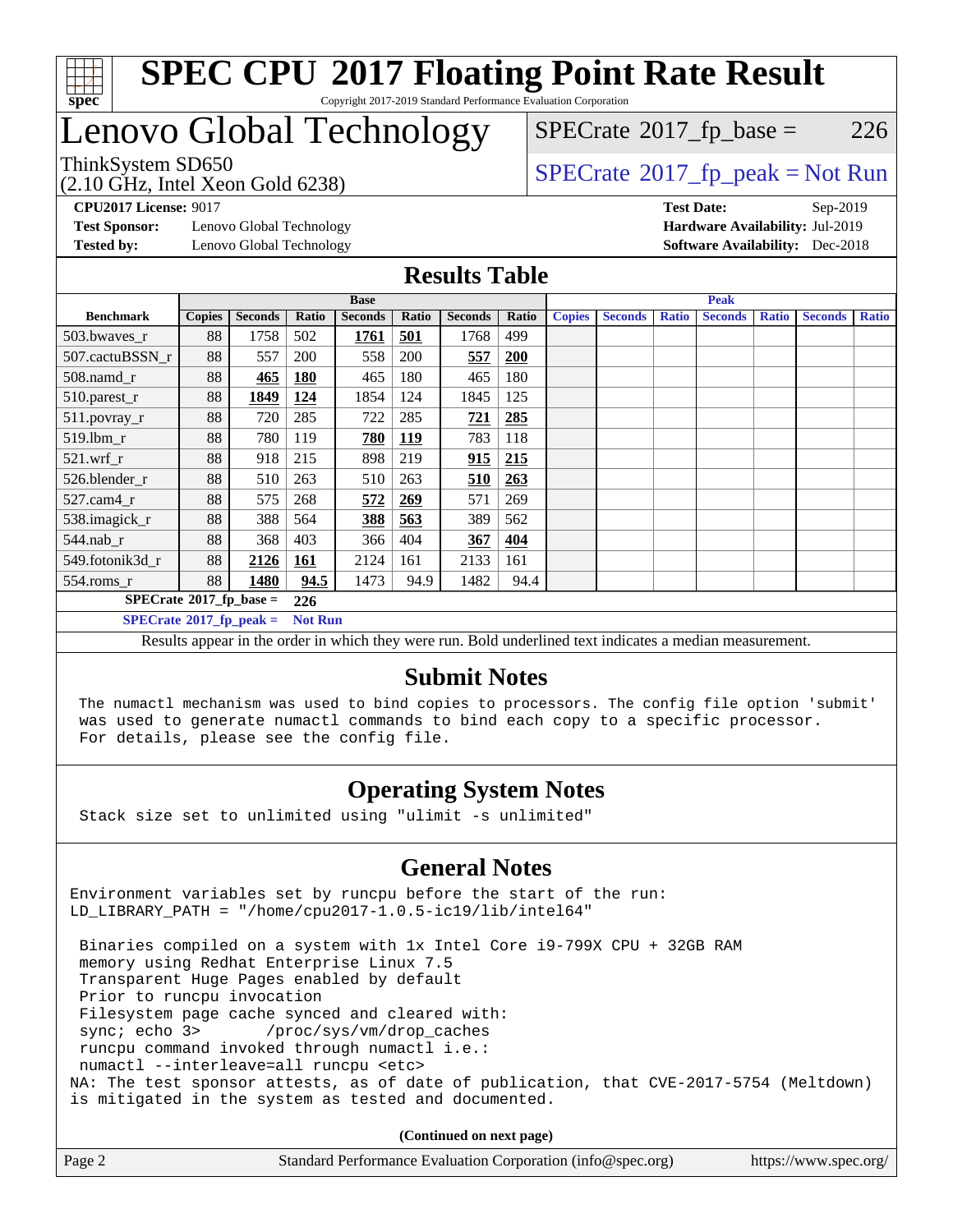

# **[SPEC CPU](http://www.spec.org/auto/cpu2017/Docs/result-fields.html#SPECCPU2017FloatingPointRateResult)[2017 Floating Point Rate Result](http://www.spec.org/auto/cpu2017/Docs/result-fields.html#SPECCPU2017FloatingPointRateResult)**

Copyright 2017-2019 Standard Performance Evaluation Corporation

Lenovo Global Technology

 $SPECTate@2017_fp\_base = 226$ 

(2.10 GHz, Intel Xeon Gold 6238)

ThinkSystem SD650  $SPECrate@2017_fp\_peak = Not Run$  $SPECrate@2017_fp\_peak = Not Run$ 

**[Test Sponsor:](http://www.spec.org/auto/cpu2017/Docs/result-fields.html#TestSponsor)** Lenovo Global Technology **[Hardware Availability:](http://www.spec.org/auto/cpu2017/Docs/result-fields.html#HardwareAvailability)** Jul-2019 **[Tested by:](http://www.spec.org/auto/cpu2017/Docs/result-fields.html#Testedby)** Lenovo Global Technology **[Software Availability:](http://www.spec.org/auto/cpu2017/Docs/result-fields.html#SoftwareAvailability)** Dec-2018

**[CPU2017 License:](http://www.spec.org/auto/cpu2017/Docs/result-fields.html#CPU2017License)** 9017 **[Test Date:](http://www.spec.org/auto/cpu2017/Docs/result-fields.html#TestDate)** Sep-2019

#### **[General Notes \(Continued\)](http://www.spec.org/auto/cpu2017/Docs/result-fields.html#GeneralNotes)**

Yes: The test sponsor attests, as of date of publication, that CVE-2017-5753 (Spectre variant 1) is mitigated in the system as tested and documented. Yes: The test sponsor attests, as of date of publication, that CVE-2017-5715 (Spectre variant 2) is mitigated in the system as tested and documented. Yes: The test sponsor attests, as of date of publication, that CVE-2018-3640 (Spectre variant 3a) is mitigated in the system as tested and documented. Yes: The test sponsor attests, as of date of publication, that CVE-2018-3639 (Spectre variant 4) is mitigated in the system as tested and documented.

#### **[Platform Notes](http://www.spec.org/auto/cpu2017/Docs/result-fields.html#PlatformNotes)**

Page 3 Standard Performance Evaluation Corporation [\(info@spec.org\)](mailto:info@spec.org) <https://www.spec.org/> BIOS configuration: Choose Operating Mode set to Maximum Performance and then set it to Custom Mode MONITOR/MWAIT set to Enable DCU Streamer Prefetcher set to Disable SNC set to Enable LLC dead line alloc set to Disable Sysinfo program /home/cpu2017-1.0.5-ic19/bin/sysinfo Rev: r5974 of 2018-05-19 9bcde8f2999c33d61f64985e45859ea9 running on linux-55rv Sat Sep 28 05:07:54 2019 SUT (System Under Test) info as seen by some common utilities. For more information on this section, see <https://www.spec.org/cpu2017/Docs/config.html#sysinfo> From /proc/cpuinfo model name : Intel(R) Xeon(R) Gold 6238 CPU @ 2.10GHz 2 "physical id"s (chips) 88 "processors" cores, siblings (Caution: counting these is hw and system dependent. The following excerpts from /proc/cpuinfo might not be reliable. Use with caution.) cpu cores : 22 siblings : 44 physical 0: cores 0 1 2 3 4 5 8 9 10 11 12 16 17 18 19 20 21 24 25 26 27 28 physical 1: cores 0 1 2 3 4 5 8 9 10 11 12 16 17 18 19 20 21 24 25 26 27 28 From lscpu: Architecture: x86\_64 CPU op-mode(s): 32-bit, 64-bit Little Endian CPU(s): 88 On-line CPU(s) list: 0-87 Thread(s) per core: 2 Core(s) per socket: 22 Socket(s): 2 NUMA node(s): 4 **(Continued on next page)**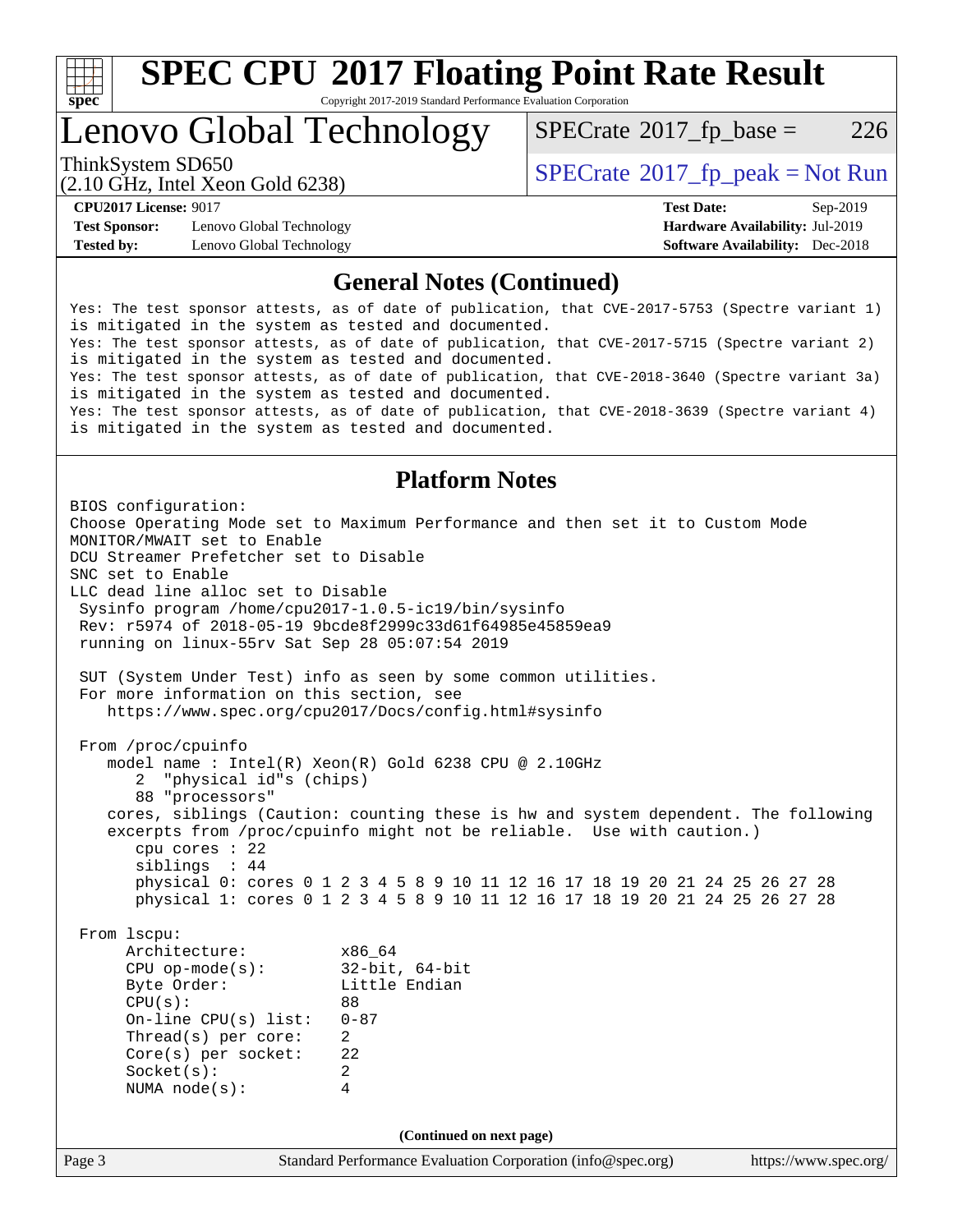

# **[SPEC CPU](http://www.spec.org/auto/cpu2017/Docs/result-fields.html#SPECCPU2017FloatingPointRateResult)[2017 Floating Point Rate Result](http://www.spec.org/auto/cpu2017/Docs/result-fields.html#SPECCPU2017FloatingPointRateResult)**

Copyright 2017-2019 Standard Performance Evaluation Corporation

Lenovo Global Technology

 $SPECTate@2017_fp\_base = 226$ 

(2.10 GHz, Intel Xeon Gold 6238)

ThinkSystem SD650<br>
(2.10 GHz, Intel Xeon Gold 6238) [SPECrate](http://www.spec.org/auto/cpu2017/Docs/result-fields.html#SPECrate2017fppeak)®[2017\\_fp\\_peak = N](http://www.spec.org/auto/cpu2017/Docs/result-fields.html#SPECrate2017fppeak)ot Run

**[CPU2017 License:](http://www.spec.org/auto/cpu2017/Docs/result-fields.html#CPU2017License)** 9017 **[Test Date:](http://www.spec.org/auto/cpu2017/Docs/result-fields.html#TestDate)** Sep-2019

**[Test Sponsor:](http://www.spec.org/auto/cpu2017/Docs/result-fields.html#TestSponsor)** Lenovo Global Technology **[Hardware Availability:](http://www.spec.org/auto/cpu2017/Docs/result-fields.html#HardwareAvailability)** Jul-2019 **[Tested by:](http://www.spec.org/auto/cpu2017/Docs/result-fields.html#Testedby)** Lenovo Global Technology **[Software Availability:](http://www.spec.org/auto/cpu2017/Docs/result-fields.html#SoftwareAvailability)** Dec-2018

#### **[Platform Notes \(Continued\)](http://www.spec.org/auto/cpu2017/Docs/result-fields.html#PlatformNotes)**

| Vendor ID:<br>CPU family:                                                            | GenuineIntel<br>6                                                                                                                                                      |  |  |  |  |  |  |
|--------------------------------------------------------------------------------------|------------------------------------------------------------------------------------------------------------------------------------------------------------------------|--|--|--|--|--|--|
| Model:                                                                               | 85                                                                                                                                                                     |  |  |  |  |  |  |
| Model name:                                                                          | $Intel(R) Xeon(R) Gold 6238 CPU @ 2.10GHz$                                                                                                                             |  |  |  |  |  |  |
| Stepping:                                                                            | 7                                                                                                                                                                      |  |  |  |  |  |  |
| CPU MHz:                                                                             | 2100.000                                                                                                                                                               |  |  |  |  |  |  |
| CPU max MHz:                                                                         | 3700.0000                                                                                                                                                              |  |  |  |  |  |  |
| CPU min MHz:                                                                         | 1000.0000                                                                                                                                                              |  |  |  |  |  |  |
| BogoMIPS:                                                                            | 4200.00                                                                                                                                                                |  |  |  |  |  |  |
| Virtualization:                                                                      | $VT - x$                                                                                                                                                               |  |  |  |  |  |  |
| L1d cache:                                                                           | 32K                                                                                                                                                                    |  |  |  |  |  |  |
| Lli cache:                                                                           | 32K                                                                                                                                                                    |  |  |  |  |  |  |
| $L2$ cache:                                                                          | 1024K                                                                                                                                                                  |  |  |  |  |  |  |
| L3 cache:                                                                            | 30976K                                                                                                                                                                 |  |  |  |  |  |  |
| NUMA node0 CPU(s):                                                                   | $0-2, 6-8, 11-13, 17, 18, 44-46, 50-52, 55-57, 61, 62$                                                                                                                 |  |  |  |  |  |  |
| NUMA nodel $CPU(s):$                                                                 | $3-5, 9, 10, 14-16, 19-21, 47-49, 53, 54, 58-60, 63-65$                                                                                                                |  |  |  |  |  |  |
| NUMA $node2$ $CPU(s)$ :                                                              | 22-24, 28-30, 33-35, 39, 40, 66-68, 72-74, 77-79, 83, 84                                                                                                               |  |  |  |  |  |  |
| NUMA node3 CPU(s):                                                                   | 25-27, 31, 32, 36-38, 41-43, 69-71, 75, 76, 80-82, 85-87                                                                                                               |  |  |  |  |  |  |
| Flaqs:                                                                               | fpu vme de pse tsc msr pae mce cx8 apic sep mtrr pge mca cmov                                                                                                          |  |  |  |  |  |  |
|                                                                                      | pat pse36 clflush dts acpi mmx fxsr sse sse2 ss ht tm pbe syscall nx pdpelgb rdtscp                                                                                    |  |  |  |  |  |  |
|                                                                                      | lm constant_tsc art arch_perfmon pebs bts rep_good nopl xtopology nonstop_tsc cpuid                                                                                    |  |  |  |  |  |  |
|                                                                                      | aperfmperf pni pclmulqdq dtes64 monitor ds_cpl vmx smx est tm2 ssse3 sdbg fma cx16                                                                                     |  |  |  |  |  |  |
|                                                                                      | xtpr pdcm pcid dca sse4_1 sse4_2 x2apic movbe popcnt tsc_deadline_timer aes xsave<br>avx f16c rdrand lahf lm abm 3dnowprefetch cpuid fault epb cat 13 cdp 13           |  |  |  |  |  |  |
|                                                                                      |                                                                                                                                                                        |  |  |  |  |  |  |
|                                                                                      | invpcid_single intel_ppin ssbd mba ibrs ibpb stibp tpr_shadow vnmi flexpriority ept<br>vpid fsgsbase tsc_adjust bmil hle avx2 smep bmi2 erms invpcid rtm cqm mpx rdt_a |  |  |  |  |  |  |
|                                                                                      | avx512f avx512dq rdseed adx smap clflushopt clwb intel_pt avx512cd avx512bw avx512vl                                                                                   |  |  |  |  |  |  |
|                                                                                      | xsaveopt xsavec xgetbvl xsaves cqm_llc cqm_occup_llc cqm_mbm_total cqm_mbm_local                                                                                       |  |  |  |  |  |  |
|                                                                                      |                                                                                                                                                                        |  |  |  |  |  |  |
| dtherm ida arat pln pts pku ospke avx512_vnni flush_lld arch_capabilities            |                                                                                                                                                                        |  |  |  |  |  |  |
| /proc/cpuinfo cache data                                                             |                                                                                                                                                                        |  |  |  |  |  |  |
| cache size : 30976 KB                                                                |                                                                                                                                                                        |  |  |  |  |  |  |
| From numactl --hardware WARNING: a numactl 'node' might or might not correspond to a |                                                                                                                                                                        |  |  |  |  |  |  |
| physical chip.                                                                       |                                                                                                                                                                        |  |  |  |  |  |  |
| $available: 4 nodes (0-3)$                                                           |                                                                                                                                                                        |  |  |  |  |  |  |
|                                                                                      | node 0 cpus: 0 1 2 6 7 8 11 12 13 17 18 44 45 46 50 51 52 55 56 57 61 62                                                                                               |  |  |  |  |  |  |
| node 0 size: 96365 MB                                                                |                                                                                                                                                                        |  |  |  |  |  |  |
| node 0 free: 89229 MB                                                                |                                                                                                                                                                        |  |  |  |  |  |  |
|                                                                                      | node 1 cpus: 3 4 5 9 10 14 15 16 19 20 21 47 48 49 53 54 58 59 60 63 64 65                                                                                             |  |  |  |  |  |  |
| node 1 size: 96753 MB                                                                |                                                                                                                                                                        |  |  |  |  |  |  |
| node 1 free: 91825 MB                                                                |                                                                                                                                                                        |  |  |  |  |  |  |
|                                                                                      | node 2 cpus: 22 23 24 28 29 30 33 34 35 39 40 66 67 68 72 73 74 77 78 79 83 84                                                                                         |  |  |  |  |  |  |
| node 2 size: 96753 MB                                                                |                                                                                                                                                                        |  |  |  |  |  |  |
| node 2 free: 92037 MB                                                                |                                                                                                                                                                        |  |  |  |  |  |  |
|                                                                                      | node 3 cpus: 25 26 27 31 32 36 37 38 41 42 43 69 70 71 75 76 80 81 82 85 86 87                                                                                         |  |  |  |  |  |  |
| node 3 size: 96722 MB                                                                |                                                                                                                                                                        |  |  |  |  |  |  |
|                                                                                      |                                                                                                                                                                        |  |  |  |  |  |  |
|                                                                                      | (Continued on next page)                                                                                                                                               |  |  |  |  |  |  |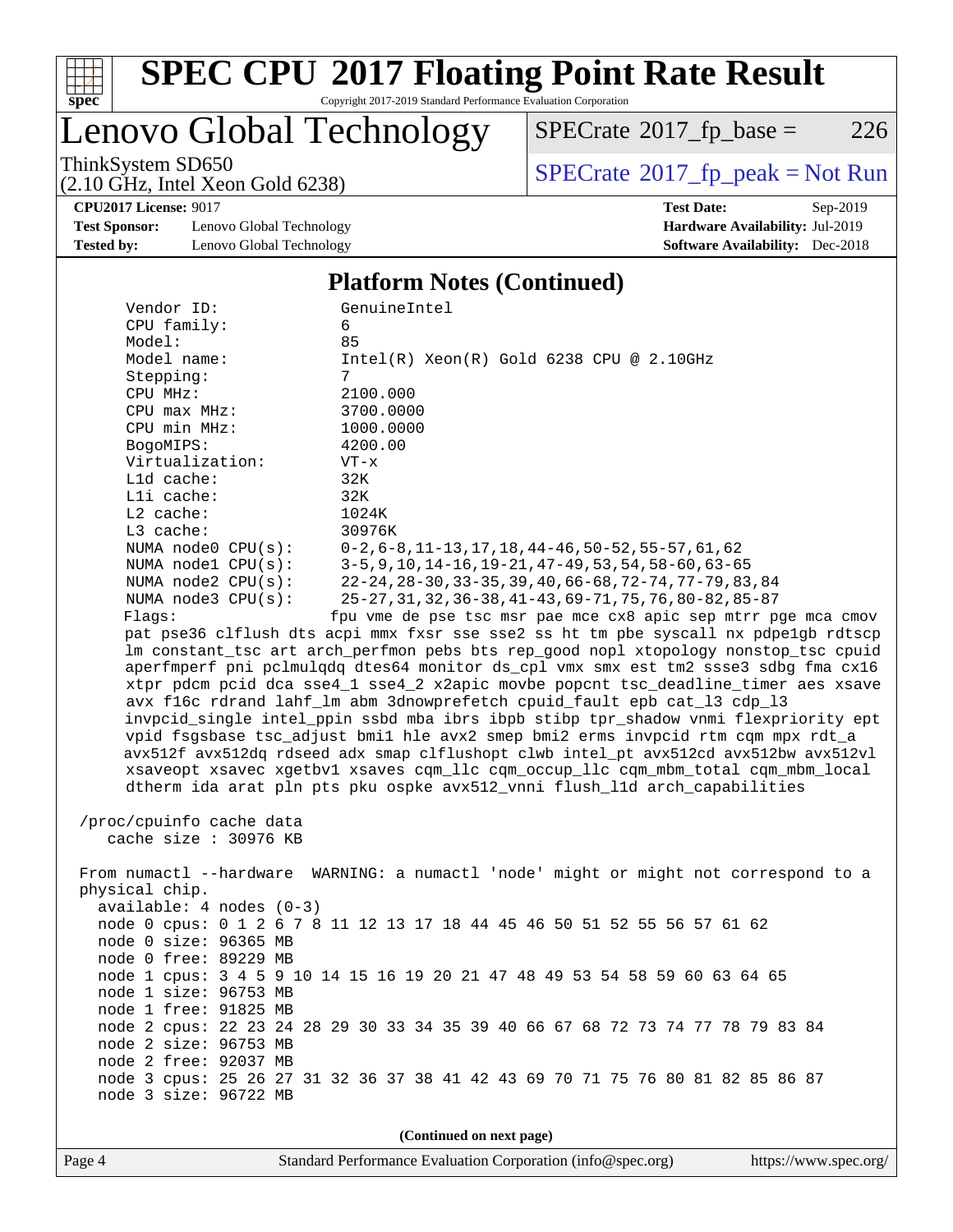| <b>SPEC CPU®2017 Floating Point Rate Result</b><br>Copyright 2017-2019 Standard Performance Evaluation Corporation<br>$spec^*$                                                                                                                                                                                                                                                                                                                                                                                 |                                                                  |
|----------------------------------------------------------------------------------------------------------------------------------------------------------------------------------------------------------------------------------------------------------------------------------------------------------------------------------------------------------------------------------------------------------------------------------------------------------------------------------------------------------------|------------------------------------------------------------------|
| Lenovo Global Technology                                                                                                                                                                                                                                                                                                                                                                                                                                                                                       | $SPECrate^{\circledast}2017$ _fp_base =<br>226                   |
| ThinkSystem SD650<br>(2.10 GHz, Intel Xeon Gold 6238)                                                                                                                                                                                                                                                                                                                                                                                                                                                          | $SPECrate^{\circ}2017$ [p_peak = Not Run                         |
| <b>CPU2017 License: 9017</b><br><b>Test Sponsor:</b><br>Lenovo Global Technology                                                                                                                                                                                                                                                                                                                                                                                                                               | <b>Test Date:</b><br>Sep-2019<br>Hardware Availability: Jul-2019 |
| <b>Tested by:</b><br>Lenovo Global Technology                                                                                                                                                                                                                                                                                                                                                                                                                                                                  | <b>Software Availability:</b> Dec-2018                           |
| <b>Platform Notes (Continued)</b>                                                                                                                                                                                                                                                                                                                                                                                                                                                                              |                                                                  |
| node 3 free: 92015 MB<br>node distances:<br>node<br>$\overline{0}$<br>3<br>$\mathbf{1}$<br>2<br>21<br>0:<br>10<br>21<br>- 11<br>1:<br>11 10<br>21<br>21<br>2:<br>21 21<br>10<br>11<br>3:<br>21<br>11<br>21<br>10                                                                                                                                                                                                                                                                                               |                                                                  |
| From /proc/meminfo<br>MemTotal:<br>395872576 kB<br>HugePages_Total:<br>0<br>Hugepagesize:<br>2048 kB                                                                                                                                                                                                                                                                                                                                                                                                           |                                                                  |
| From /etc/*release* /etc/*version*<br>SuSE-release:<br>SUSE Linux Enterprise Server 12 (x86_64)<br>$VERSION = 12$<br>$PATCHLEVEL = 4$<br># This file is deprecated and will be removed in a future service pack or release.<br># Please check /etc/os-release for details about this release.<br>os-release:<br>NAME="SLES"<br>VERSION="12-SP4"<br>VERSION ID="12.4"<br>PRETTY_NAME="SUSE Linux Enterprise Server 12 SP4"<br>ID="sles"<br>$ANSI$ _COLOR=" $0:32"$<br>$CPE\_NAME = "cpe://o:suse: sles:12:sp4"$ |                                                                  |
| uname $-a$ :<br>Linux linux-55rv 4.12.14-94.41-default #1 SMP Wed Oct 31 12:25:04 UTC 2018 (3090901)<br>x86_64 x86_64 x86_64 GNU/Linux                                                                                                                                                                                                                                                                                                                                                                         |                                                                  |
| Kernel self-reported vulnerability status:                                                                                                                                                                                                                                                                                                                                                                                                                                                                     |                                                                  |
| CVE-2017-5754 (Meltdown):<br>Not affected<br>CVE-2017-5753 (Spectre variant 1): Mitigation: __user pointer sanitization<br>CVE-2017-5715 (Spectre variant 2): Mitigation: Indirect Branch Restricted Speculation,<br>IBPB, IBRS FW                                                                                                                                                                                                                                                                             |                                                                  |
| run-level 3 Sep 27 13:41                                                                                                                                                                                                                                                                                                                                                                                                                                                                                       |                                                                  |
| SPEC is set to: /home/cpu2017-1.0.5-ic19<br>Filesystem<br>Type Size Used Avail Use% Mounted on<br>$/\text{dev/sdb3}$<br>xfs<br>893G<br>75G 819G<br>$9\frac{8}{10}$ /                                                                                                                                                                                                                                                                                                                                           |                                                                  |
| Additional information from dmidecode follows. WARNING: Use caution when you interpret                                                                                                                                                                                                                                                                                                                                                                                                                         |                                                                  |
| (Continued on next page)                                                                                                                                                                                                                                                                                                                                                                                                                                                                                       |                                                                  |
| Page 5<br>Standard Performance Evaluation Corporation (info@spec.org)                                                                                                                                                                                                                                                                                                                                                                                                                                          | https://www.spec.org/                                            |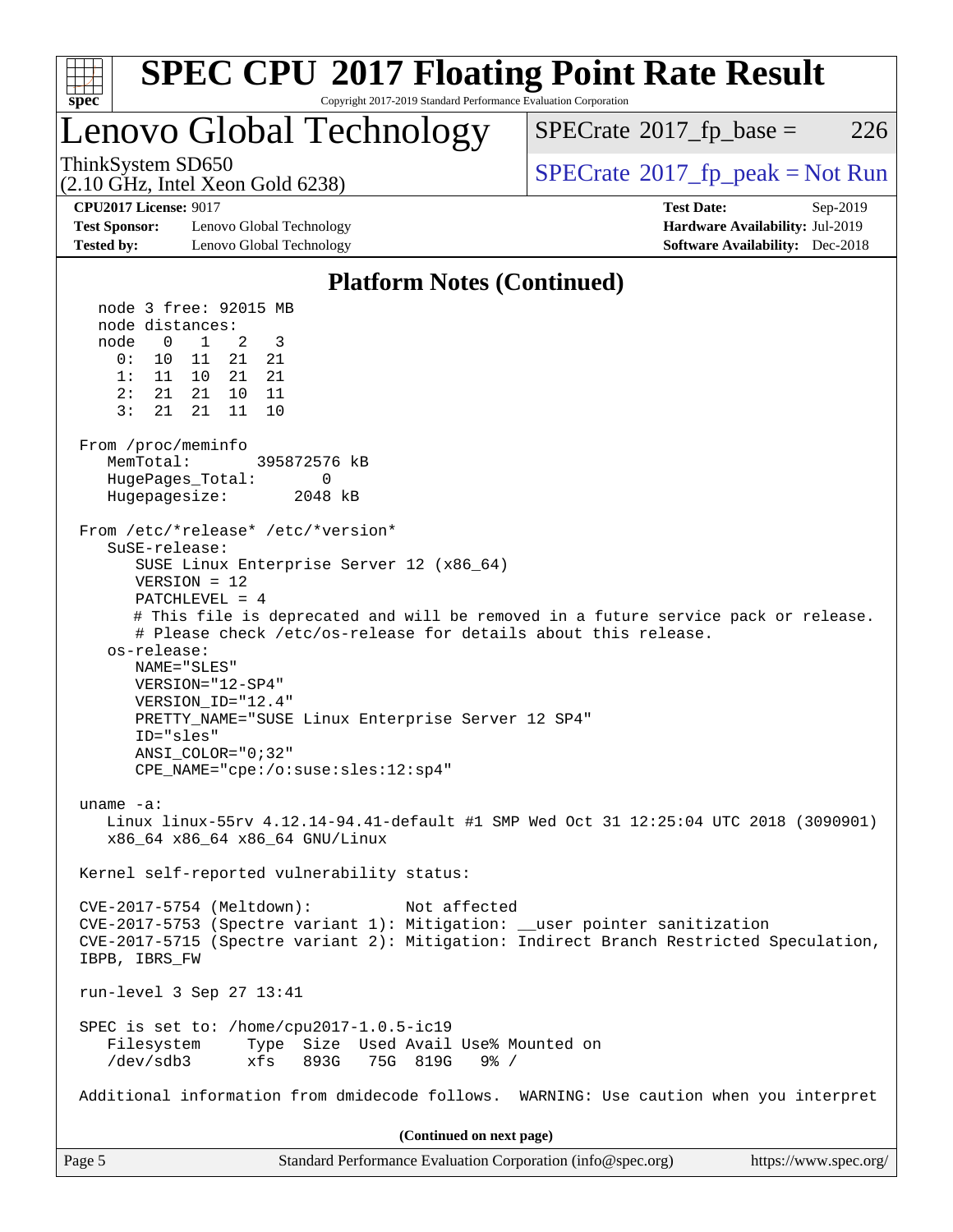

## Lenovo Global Technology

 $SPECTate@2017_fp\_base = 226$ 

(2.10 GHz, Intel Xeon Gold 6238)

ThinkSystem SD650<br>  $\begin{array}{c}\n\text{SPECrate} \textcirc 2017\_fp\_peak = Not Run \\
\text{SPECrate} \textcirc 2017\_fp\_peak = Not Run\n\end{array}$  $\begin{array}{c}\n\text{SPECrate} \textcirc 2017\_fp\_peak = Not Run \\
\text{SPECrate} \textcirc 2017\_fp\_peak = Not Run\n\end{array}$  $\begin{array}{c}\n\text{SPECrate} \textcirc 2017\_fp\_peak = Not Run \\
\text{SPECrate} \textcirc 2017\_fp\_peak = Not Run\n\end{array}$ 

**[Test Sponsor:](http://www.spec.org/auto/cpu2017/Docs/result-fields.html#TestSponsor)** Lenovo Global Technology **[Hardware Availability:](http://www.spec.org/auto/cpu2017/Docs/result-fields.html#HardwareAvailability)** Jul-2019 **[Tested by:](http://www.spec.org/auto/cpu2017/Docs/result-fields.html#Testedby)** Lenovo Global Technology **[Software Availability:](http://www.spec.org/auto/cpu2017/Docs/result-fields.html#SoftwareAvailability)** Dec-2018

**[CPU2017 License:](http://www.spec.org/auto/cpu2017/Docs/result-fields.html#CPU2017License)** 9017 **[Test Date:](http://www.spec.org/auto/cpu2017/Docs/result-fields.html#TestDate)** Sep-2019

#### **[Platform Notes \(Continued\)](http://www.spec.org/auto/cpu2017/Docs/result-fields.html#PlatformNotes)**

 this section. The 'dmidecode' program reads system data which is "intended to allow hardware to be accurately determined", but the intent may not be met, as there are frequent changes to hardware, firmware, and the "DMTF SMBIOS" standard. BIOS Lenovo -[OTE141F-2.30]- 07/02/2019 Memory: 4x NO DIMM NO DIMM

12x Samsung M393A4K40CB2-CVF 32 GB 2 rank 2933

(End of data from sysinfo program)

#### **[Compiler Version Notes](http://www.spec.org/auto/cpu2017/Docs/result-fields.html#CompilerVersionNotes)**

| Page 6 |                                                                                                      | Standard Performance Evaluation Corporation (info@spec.org)                                                                                            | https://www.spec.org/ |
|--------|------------------------------------------------------------------------------------------------------|--------------------------------------------------------------------------------------------------------------------------------------------------------|-----------------------|
|        |                                                                                                      | (Continued on next page)                                                                                                                               |                       |
|        | Version 19.0.0.117 Build 20180804<br>Copyright (C) 1985-2018 Intel Corporation. All rights reserved. | Intel(R) C++ Intel(R) 64 Compiler for applications running on Intel(R) 64,<br>Intel(R) C Intel(R) 64 Compiler for applications running on Intel(R) 64, |                       |
|        | $C++$ , C, Fortran   507.cactuBSSN_r(base)                                                           |                                                                                                                                                        |                       |
|        | Version 19.0.0.117 Build 20180804<br>Copyright (C) 1985-2018 Intel Corporation. All rights reserved. | Intel(R) C Intel(R) 64 Compiler for applications running on Intel(R) 64,<br><u>La de de de de de de d</u> e                                            |                       |
|        | Version 19.0.0.117 Build 20180804<br>Copyright (C) 1985-2018 Intel Corporation. All rights reserved. | Intel(R) $C++$ Intel(R) 64 Compiler for applications running on Intel(R) 64,                                                                           |                       |
|        | $C++$ , C   511.povray_r(base) 526.blender_r(base)                                                   |                                                                                                                                                        |                       |
|        |                                                                                                      | <u> - - - - - - - - - - - -</u>                                                                                                                        |                       |
|        | Version 19.0.0.117 Build 20180804<br>Copyright (C) 1985-2018 Intel Corporation. All rights reserved. | Intel(R) $C++$ Intel(R) 64 Compiler for applications running on Intel(R) 64,                                                                           |                       |
| $C++$  | $\vert$ 508.namd_r(base) 510.parest_r(base)                                                          |                                                                                                                                                        |                       |
|        | _____________________________                                                                        |                                                                                                                                                        |                       |
|        | Version 19.0.0.117 Build 20180804<br>Copyright (C) 1985-2018 Intel Corporation. All rights reserved. | Intel(R) C Intel(R) 64 Compiler for applications running on Intel(R) 64,                                                                               |                       |
| C      |                                                                                                      | 519.1bm_r(base) 538.imagick_r(base) 544.nab_r(base)                                                                                                    |                       |
|        |                                                                                                      |                                                                                                                                                        |                       |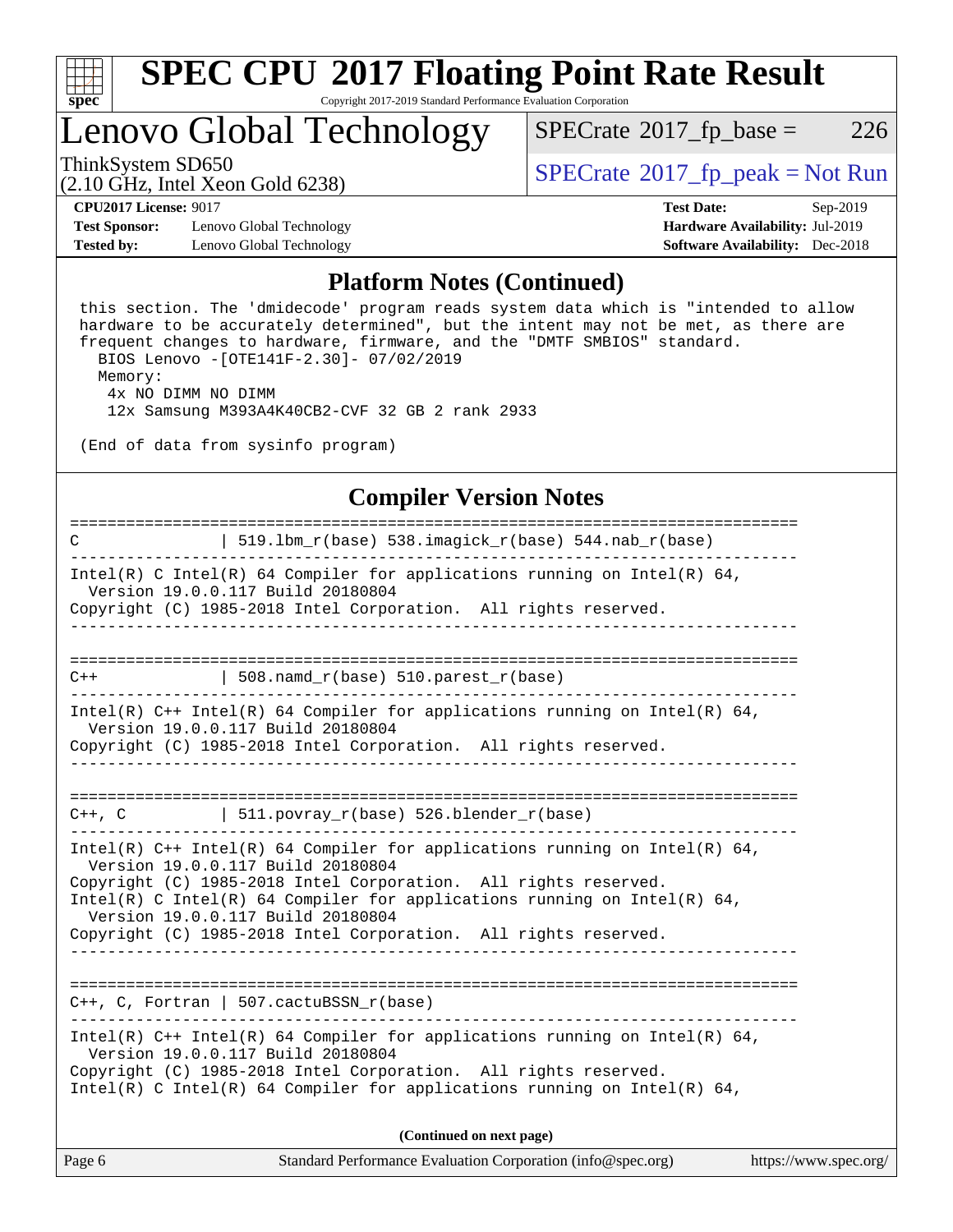

# **[SPEC CPU](http://www.spec.org/auto/cpu2017/Docs/result-fields.html#SPECCPU2017FloatingPointRateResult)[2017 Floating Point Rate Result](http://www.spec.org/auto/cpu2017/Docs/result-fields.html#SPECCPU2017FloatingPointRateResult)**

Copyright 2017-2019 Standard Performance Evaluation Corporation

## Lenovo Global Technology

 $SPECTate@2017_fp\_base = 226$ 

(2.10 GHz, Intel Xeon Gold 6238)

 $SPECTate@2017<sub>fr</sub> peak = Not Run$ 

**[Test Sponsor:](http://www.spec.org/auto/cpu2017/Docs/result-fields.html#TestSponsor)** Lenovo Global Technology **[Hardware Availability:](http://www.spec.org/auto/cpu2017/Docs/result-fields.html#HardwareAvailability)** Jul-2019 **[Tested by:](http://www.spec.org/auto/cpu2017/Docs/result-fields.html#Testedby)** Lenovo Global Technology **[Software Availability:](http://www.spec.org/auto/cpu2017/Docs/result-fields.html#SoftwareAvailability)** Dec-2018

**[CPU2017 License:](http://www.spec.org/auto/cpu2017/Docs/result-fields.html#CPU2017License)** 9017 **[Test Date:](http://www.spec.org/auto/cpu2017/Docs/result-fields.html#TestDate)** Sep-2019

#### **[Compiler Version Notes \(Continued\)](http://www.spec.org/auto/cpu2017/Docs/result-fields.html#CompilerVersionNotes)**

| $\sim$ 0.11 $\sim$ 1.01 $\sim$ 1.01 $\sim$ 1.000 $\sim$ 0.11 $\sim$ 0.11                                                                                                                                                                                                                                                                                                     |
|------------------------------------------------------------------------------------------------------------------------------------------------------------------------------------------------------------------------------------------------------------------------------------------------------------------------------------------------------------------------------|
| Version 19.0.0.117 Build 20180804<br>Copyright (C) 1985-2018 Intel Corporation. All rights reserved.<br>$Intel(R)$ Fortran Intel(R) 64 Compiler for applications running on Intel(R)                                                                                                                                                                                         |
| 64, Version 19.0.0.117 Build 20180804<br>Copyright (C) 1985-2018 Intel Corporation. All rights reserved.                                                                                                                                                                                                                                                                     |
| 503.bwaves_r(base) 549.fotonik3d_r(base) 554.roms_r(base)<br>Fortran                                                                                                                                                                                                                                                                                                         |
| Intel(R) Fortran Intel(R) 64 Compiler for applications running on Intel(R)<br>64, Version 19.0.0.117 Build 20180804<br>Copyright (C) 1985-2018 Intel Corporation. All rights reserved.                                                                                                                                                                                       |
| Fortran, $C$   521.wrf $r(base)$ 527.cam4 $r(base)$                                                                                                                                                                                                                                                                                                                          |
| $Intel(R)$ Fortran Intel(R) 64 Compiler for applications running on Intel(R)<br>64, Version 19.0.0.117 Build 20180804<br>Copyright (C) 1985-2018 Intel Corporation. All rights reserved.<br>Intel(R) C Intel(R) 64 Compiler for applications running on Intel(R) 64,<br>Version 19.0.0.117 Build 20180804<br>Copyright (C) 1985-2018 Intel Corporation. All rights reserved. |
|                                                                                                                                                                                                                                                                                                                                                                              |

### **[Base Compiler Invocation](http://www.spec.org/auto/cpu2017/Docs/result-fields.html#BaseCompilerInvocation)**

[C benchmarks](http://www.spec.org/auto/cpu2017/Docs/result-fields.html#Cbenchmarks): [icc -m64 -std=c11](http://www.spec.org/cpu2017/results/res2019q4/cpu2017-20191014-19103.flags.html#user_CCbase_intel_icc_64bit_c11_33ee0cdaae7deeeab2a9725423ba97205ce30f63b9926c2519791662299b76a0318f32ddfffdc46587804de3178b4f9328c46fa7c2b0cd779d7a61945c91cd35)

[C++ benchmarks:](http://www.spec.org/auto/cpu2017/Docs/result-fields.html#CXXbenchmarks) [icpc -m64](http://www.spec.org/cpu2017/results/res2019q4/cpu2017-20191014-19103.flags.html#user_CXXbase_intel_icpc_64bit_4ecb2543ae3f1412ef961e0650ca070fec7b7afdcd6ed48761b84423119d1bf6bdf5cad15b44d48e7256388bc77273b966e5eb805aefd121eb22e9299b2ec9d9)

[Fortran benchmarks](http://www.spec.org/auto/cpu2017/Docs/result-fields.html#Fortranbenchmarks): [ifort -m64](http://www.spec.org/cpu2017/results/res2019q4/cpu2017-20191014-19103.flags.html#user_FCbase_intel_ifort_64bit_24f2bb282fbaeffd6157abe4f878425411749daecae9a33200eee2bee2fe76f3b89351d69a8130dd5949958ce389cf37ff59a95e7a40d588e8d3a57e0c3fd751)

[Benchmarks using both Fortran and C](http://www.spec.org/auto/cpu2017/Docs/result-fields.html#BenchmarksusingbothFortranandC): [ifort -m64](http://www.spec.org/cpu2017/results/res2019q4/cpu2017-20191014-19103.flags.html#user_CC_FCbase_intel_ifort_64bit_24f2bb282fbaeffd6157abe4f878425411749daecae9a33200eee2bee2fe76f3b89351d69a8130dd5949958ce389cf37ff59a95e7a40d588e8d3a57e0c3fd751) [icc -m64 -std=c11](http://www.spec.org/cpu2017/results/res2019q4/cpu2017-20191014-19103.flags.html#user_CC_FCbase_intel_icc_64bit_c11_33ee0cdaae7deeeab2a9725423ba97205ce30f63b9926c2519791662299b76a0318f32ddfffdc46587804de3178b4f9328c46fa7c2b0cd779d7a61945c91cd35)

[Benchmarks using both C and C++](http://www.spec.org/auto/cpu2017/Docs/result-fields.html#BenchmarksusingbothCandCXX): [icpc -m64](http://www.spec.org/cpu2017/results/res2019q4/cpu2017-20191014-19103.flags.html#user_CC_CXXbase_intel_icpc_64bit_4ecb2543ae3f1412ef961e0650ca070fec7b7afdcd6ed48761b84423119d1bf6bdf5cad15b44d48e7256388bc77273b966e5eb805aefd121eb22e9299b2ec9d9) [icc -m64 -std=c11](http://www.spec.org/cpu2017/results/res2019q4/cpu2017-20191014-19103.flags.html#user_CC_CXXbase_intel_icc_64bit_c11_33ee0cdaae7deeeab2a9725423ba97205ce30f63b9926c2519791662299b76a0318f32ddfffdc46587804de3178b4f9328c46fa7c2b0cd779d7a61945c91cd35)

[Benchmarks using Fortran, C, and C++:](http://www.spec.org/auto/cpu2017/Docs/result-fields.html#BenchmarksusingFortranCandCXX) [icpc -m64](http://www.spec.org/cpu2017/results/res2019q4/cpu2017-20191014-19103.flags.html#user_CC_CXX_FCbase_intel_icpc_64bit_4ecb2543ae3f1412ef961e0650ca070fec7b7afdcd6ed48761b84423119d1bf6bdf5cad15b44d48e7256388bc77273b966e5eb805aefd121eb22e9299b2ec9d9) [icc -m64 -std=c11](http://www.spec.org/cpu2017/results/res2019q4/cpu2017-20191014-19103.flags.html#user_CC_CXX_FCbase_intel_icc_64bit_c11_33ee0cdaae7deeeab2a9725423ba97205ce30f63b9926c2519791662299b76a0318f32ddfffdc46587804de3178b4f9328c46fa7c2b0cd779d7a61945c91cd35) [ifort -m64](http://www.spec.org/cpu2017/results/res2019q4/cpu2017-20191014-19103.flags.html#user_CC_CXX_FCbase_intel_ifort_64bit_24f2bb282fbaeffd6157abe4f878425411749daecae9a33200eee2bee2fe76f3b89351d69a8130dd5949958ce389cf37ff59a95e7a40d588e8d3a57e0c3fd751)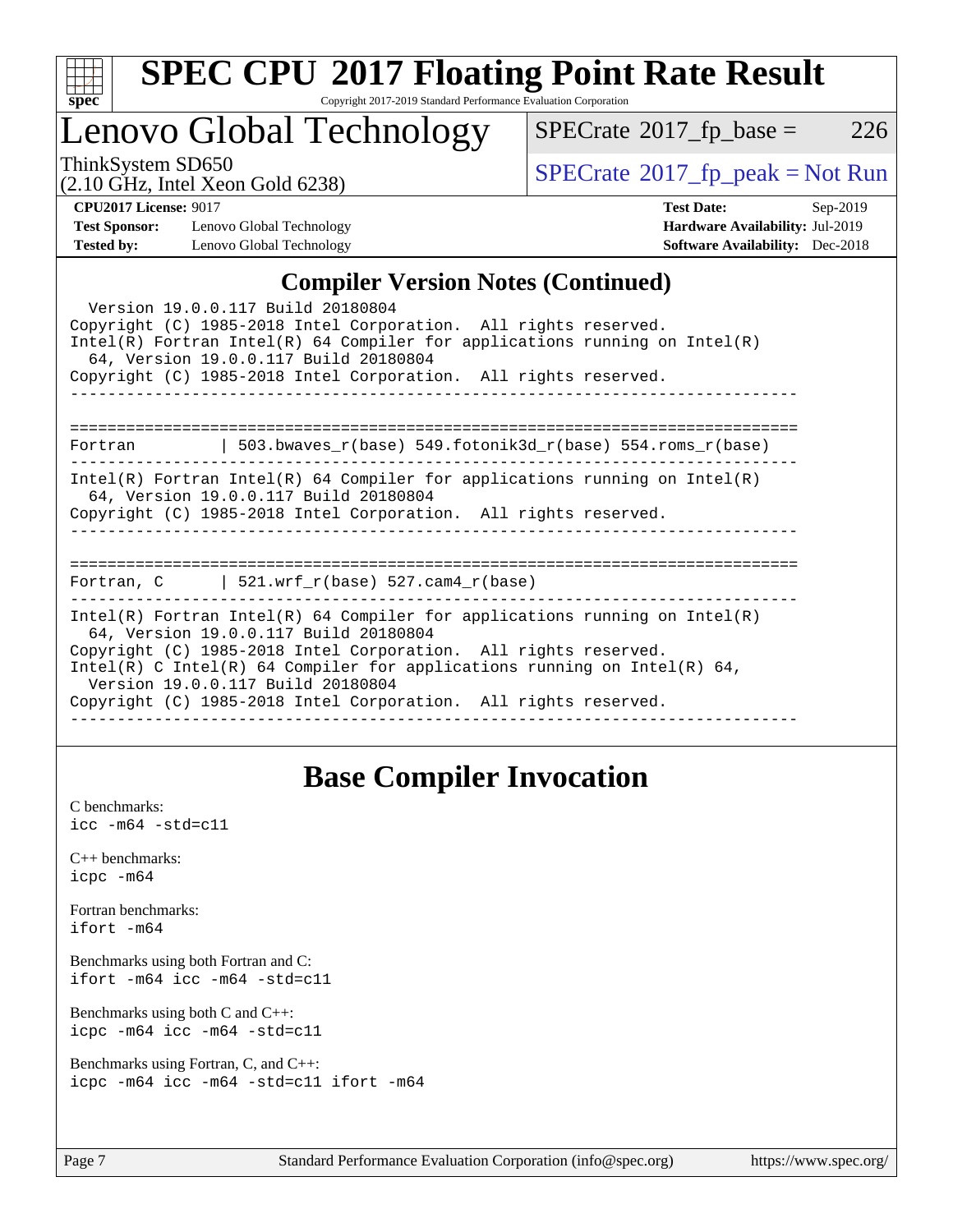

## Lenovo Global Technology

 $SPECTate@2017_fp\_base = 226$ 

(2.10 GHz, Intel Xeon Gold 6238)

ThinkSystem SD650<br>  $SPECTR_{10}$  [SPECrate](http://www.spec.org/auto/cpu2017/Docs/result-fields.html#SPECrate2017fppeak)®[2017\\_fp\\_peak = N](http://www.spec.org/auto/cpu2017/Docs/result-fields.html#SPECrate2017fppeak)ot Run

**[Test Sponsor:](http://www.spec.org/auto/cpu2017/Docs/result-fields.html#TestSponsor)** Lenovo Global Technology **[Hardware Availability:](http://www.spec.org/auto/cpu2017/Docs/result-fields.html#HardwareAvailability)** Jul-2019 **[Tested by:](http://www.spec.org/auto/cpu2017/Docs/result-fields.html#Testedby)** Lenovo Global Technology **[Software Availability:](http://www.spec.org/auto/cpu2017/Docs/result-fields.html#SoftwareAvailability)** Dec-2018

**[CPU2017 License:](http://www.spec.org/auto/cpu2017/Docs/result-fields.html#CPU2017License)** 9017 **[Test Date:](http://www.spec.org/auto/cpu2017/Docs/result-fields.html#TestDate)** Sep-2019

### **[Base Portability Flags](http://www.spec.org/auto/cpu2017/Docs/result-fields.html#BasePortabilityFlags)**

 503.bwaves\_r: [-DSPEC\\_LP64](http://www.spec.org/cpu2017/results/res2019q4/cpu2017-20191014-19103.flags.html#suite_basePORTABILITY503_bwaves_r_DSPEC_LP64) 507.cactuBSSN\_r: [-DSPEC\\_LP64](http://www.spec.org/cpu2017/results/res2019q4/cpu2017-20191014-19103.flags.html#suite_basePORTABILITY507_cactuBSSN_r_DSPEC_LP64) 508.namd\_r: [-DSPEC\\_LP64](http://www.spec.org/cpu2017/results/res2019q4/cpu2017-20191014-19103.flags.html#suite_basePORTABILITY508_namd_r_DSPEC_LP64) 510.parest\_r: [-DSPEC\\_LP64](http://www.spec.org/cpu2017/results/res2019q4/cpu2017-20191014-19103.flags.html#suite_basePORTABILITY510_parest_r_DSPEC_LP64) 511.povray\_r: [-DSPEC\\_LP64](http://www.spec.org/cpu2017/results/res2019q4/cpu2017-20191014-19103.flags.html#suite_basePORTABILITY511_povray_r_DSPEC_LP64) 519.lbm\_r: [-DSPEC\\_LP64](http://www.spec.org/cpu2017/results/res2019q4/cpu2017-20191014-19103.flags.html#suite_basePORTABILITY519_lbm_r_DSPEC_LP64) 521.wrf\_r: [-DSPEC\\_LP64](http://www.spec.org/cpu2017/results/res2019q4/cpu2017-20191014-19103.flags.html#suite_basePORTABILITY521_wrf_r_DSPEC_LP64) [-DSPEC\\_CASE\\_FLAG](http://www.spec.org/cpu2017/results/res2019q4/cpu2017-20191014-19103.flags.html#b521.wrf_r_baseCPORTABILITY_DSPEC_CASE_FLAG) [-convert big\\_endian](http://www.spec.org/cpu2017/results/res2019q4/cpu2017-20191014-19103.flags.html#user_baseFPORTABILITY521_wrf_r_convert_big_endian_c3194028bc08c63ac5d04de18c48ce6d347e4e562e8892b8bdbdc0214820426deb8554edfa529a3fb25a586e65a3d812c835984020483e7e73212c4d31a38223) 526.blender\_r: [-DSPEC\\_LP64](http://www.spec.org/cpu2017/results/res2019q4/cpu2017-20191014-19103.flags.html#suite_basePORTABILITY526_blender_r_DSPEC_LP64) [-DSPEC\\_LINUX](http://www.spec.org/cpu2017/results/res2019q4/cpu2017-20191014-19103.flags.html#b526.blender_r_baseCPORTABILITY_DSPEC_LINUX) [-funsigned-char](http://www.spec.org/cpu2017/results/res2019q4/cpu2017-20191014-19103.flags.html#user_baseCPORTABILITY526_blender_r_force_uchar_40c60f00ab013830e2dd6774aeded3ff59883ba5a1fc5fc14077f794d777847726e2a5858cbc7672e36e1b067e7e5c1d9a74f7176df07886a243d7cc18edfe67) 527.cam4\_r: [-DSPEC\\_LP64](http://www.spec.org/cpu2017/results/res2019q4/cpu2017-20191014-19103.flags.html#suite_basePORTABILITY527_cam4_r_DSPEC_LP64) [-DSPEC\\_CASE\\_FLAG](http://www.spec.org/cpu2017/results/res2019q4/cpu2017-20191014-19103.flags.html#b527.cam4_r_baseCPORTABILITY_DSPEC_CASE_FLAG) 538.imagick\_r: [-DSPEC\\_LP64](http://www.spec.org/cpu2017/results/res2019q4/cpu2017-20191014-19103.flags.html#suite_basePORTABILITY538_imagick_r_DSPEC_LP64) 544.nab\_r: [-DSPEC\\_LP64](http://www.spec.org/cpu2017/results/res2019q4/cpu2017-20191014-19103.flags.html#suite_basePORTABILITY544_nab_r_DSPEC_LP64) 549.fotonik3d\_r: [-DSPEC\\_LP64](http://www.spec.org/cpu2017/results/res2019q4/cpu2017-20191014-19103.flags.html#suite_basePORTABILITY549_fotonik3d_r_DSPEC_LP64) 554.roms\_r: [-DSPEC\\_LP64](http://www.spec.org/cpu2017/results/res2019q4/cpu2017-20191014-19103.flags.html#suite_basePORTABILITY554_roms_r_DSPEC_LP64)

**[Base Optimization Flags](http://www.spec.org/auto/cpu2017/Docs/result-fields.html#BaseOptimizationFlags)**

[C benchmarks](http://www.spec.org/auto/cpu2017/Docs/result-fields.html#Cbenchmarks):

[-xCORE-AVX2](http://www.spec.org/cpu2017/results/res2019q4/cpu2017-20191014-19103.flags.html#user_CCbase_f-xCORE-AVX2) [-ipo](http://www.spec.org/cpu2017/results/res2019q4/cpu2017-20191014-19103.flags.html#user_CCbase_f-ipo) [-O3](http://www.spec.org/cpu2017/results/res2019q4/cpu2017-20191014-19103.flags.html#user_CCbase_f-O3) [-no-prec-div](http://www.spec.org/cpu2017/results/res2019q4/cpu2017-20191014-19103.flags.html#user_CCbase_f-no-prec-div) [-qopt-prefetch](http://www.spec.org/cpu2017/results/res2019q4/cpu2017-20191014-19103.flags.html#user_CCbase_f-qopt-prefetch) [-ffinite-math-only](http://www.spec.org/cpu2017/results/res2019q4/cpu2017-20191014-19103.flags.html#user_CCbase_f_finite_math_only_cb91587bd2077682c4b38af759c288ed7c732db004271a9512da14a4f8007909a5f1427ecbf1a0fb78ff2a814402c6114ac565ca162485bbcae155b5e4258871) [-qopt-mem-layout-trans=3](http://www.spec.org/cpu2017/results/res2019q4/cpu2017-20191014-19103.flags.html#user_CCbase_f-qopt-mem-layout-trans_de80db37974c74b1f0e20d883f0b675c88c3b01e9d123adea9b28688d64333345fb62bc4a798493513fdb68f60282f9a726aa07f478b2f7113531aecce732043) [C++ benchmarks:](http://www.spec.org/auto/cpu2017/Docs/result-fields.html#CXXbenchmarks) [-xCORE-AVX2](http://www.spec.org/cpu2017/results/res2019q4/cpu2017-20191014-19103.flags.html#user_CXXbase_f-xCORE-AVX2) [-ipo](http://www.spec.org/cpu2017/results/res2019q4/cpu2017-20191014-19103.flags.html#user_CXXbase_f-ipo) [-O3](http://www.spec.org/cpu2017/results/res2019q4/cpu2017-20191014-19103.flags.html#user_CXXbase_f-O3) [-no-prec-div](http://www.spec.org/cpu2017/results/res2019q4/cpu2017-20191014-19103.flags.html#user_CXXbase_f-no-prec-div) [-qopt-prefetch](http://www.spec.org/cpu2017/results/res2019q4/cpu2017-20191014-19103.flags.html#user_CXXbase_f-qopt-prefetch) [-ffinite-math-only](http://www.spec.org/cpu2017/results/res2019q4/cpu2017-20191014-19103.flags.html#user_CXXbase_f_finite_math_only_cb91587bd2077682c4b38af759c288ed7c732db004271a9512da14a4f8007909a5f1427ecbf1a0fb78ff2a814402c6114ac565ca162485bbcae155b5e4258871) [-qopt-mem-layout-trans=3](http://www.spec.org/cpu2017/results/res2019q4/cpu2017-20191014-19103.flags.html#user_CXXbase_f-qopt-mem-layout-trans_de80db37974c74b1f0e20d883f0b675c88c3b01e9d123adea9b28688d64333345fb62bc4a798493513fdb68f60282f9a726aa07f478b2f7113531aecce732043) [Fortran benchmarks](http://www.spec.org/auto/cpu2017/Docs/result-fields.html#Fortranbenchmarks): [-xCORE-AVX2](http://www.spec.org/cpu2017/results/res2019q4/cpu2017-20191014-19103.flags.html#user_FCbase_f-xCORE-AVX2) [-ipo](http://www.spec.org/cpu2017/results/res2019q4/cpu2017-20191014-19103.flags.html#user_FCbase_f-ipo) [-O3](http://www.spec.org/cpu2017/results/res2019q4/cpu2017-20191014-19103.flags.html#user_FCbase_f-O3) [-no-prec-div](http://www.spec.org/cpu2017/results/res2019q4/cpu2017-20191014-19103.flags.html#user_FCbase_f-no-prec-div) [-qopt-prefetch](http://www.spec.org/cpu2017/results/res2019q4/cpu2017-20191014-19103.flags.html#user_FCbase_f-qopt-prefetch) [-ffinite-math-only](http://www.spec.org/cpu2017/results/res2019q4/cpu2017-20191014-19103.flags.html#user_FCbase_f_finite_math_only_cb91587bd2077682c4b38af759c288ed7c732db004271a9512da14a4f8007909a5f1427ecbf1a0fb78ff2a814402c6114ac565ca162485bbcae155b5e4258871) [-qopt-mem-layout-trans=3](http://www.spec.org/cpu2017/results/res2019q4/cpu2017-20191014-19103.flags.html#user_FCbase_f-qopt-mem-layout-trans_de80db37974c74b1f0e20d883f0b675c88c3b01e9d123adea9b28688d64333345fb62bc4a798493513fdb68f60282f9a726aa07f478b2f7113531aecce732043) [-auto](http://www.spec.org/cpu2017/results/res2019q4/cpu2017-20191014-19103.flags.html#user_FCbase_f-auto) [-nostandard-realloc-lhs](http://www.spec.org/cpu2017/results/res2019q4/cpu2017-20191014-19103.flags.html#user_FCbase_f_2003_std_realloc_82b4557e90729c0f113870c07e44d33d6f5a304b4f63d4c15d2d0f1fab99f5daaed73bdb9275d9ae411527f28b936061aa8b9c8f2d63842963b95c9dd6426b8a) [-align array32byte](http://www.spec.org/cpu2017/results/res2019q4/cpu2017-20191014-19103.flags.html#user_FCbase_align_array32byte_b982fe038af199962ba9a80c053b8342c548c85b40b8e86eb3cc33dee0d7986a4af373ac2d51c3f7cf710a18d62fdce2948f201cd044323541f22fc0fffc51b6) [Benchmarks using both Fortran and C](http://www.spec.org/auto/cpu2017/Docs/result-fields.html#BenchmarksusingbothFortranandC): [-xCORE-AVX2](http://www.spec.org/cpu2017/results/res2019q4/cpu2017-20191014-19103.flags.html#user_CC_FCbase_f-xCORE-AVX2) [-ipo](http://www.spec.org/cpu2017/results/res2019q4/cpu2017-20191014-19103.flags.html#user_CC_FCbase_f-ipo) [-O3](http://www.spec.org/cpu2017/results/res2019q4/cpu2017-20191014-19103.flags.html#user_CC_FCbase_f-O3) [-no-prec-div](http://www.spec.org/cpu2017/results/res2019q4/cpu2017-20191014-19103.flags.html#user_CC_FCbase_f-no-prec-div) [-qopt-prefetch](http://www.spec.org/cpu2017/results/res2019q4/cpu2017-20191014-19103.flags.html#user_CC_FCbase_f-qopt-prefetch) [-ffinite-math-only](http://www.spec.org/cpu2017/results/res2019q4/cpu2017-20191014-19103.flags.html#user_CC_FCbase_f_finite_math_only_cb91587bd2077682c4b38af759c288ed7c732db004271a9512da14a4f8007909a5f1427ecbf1a0fb78ff2a814402c6114ac565ca162485bbcae155b5e4258871) [-qopt-mem-layout-trans=3](http://www.spec.org/cpu2017/results/res2019q4/cpu2017-20191014-19103.flags.html#user_CC_FCbase_f-qopt-mem-layout-trans_de80db37974c74b1f0e20d883f0b675c88c3b01e9d123adea9b28688d64333345fb62bc4a798493513fdb68f60282f9a726aa07f478b2f7113531aecce732043) [-auto](http://www.spec.org/cpu2017/results/res2019q4/cpu2017-20191014-19103.flags.html#user_CC_FCbase_f-auto) [-nostandard-realloc-lhs](http://www.spec.org/cpu2017/results/res2019q4/cpu2017-20191014-19103.flags.html#user_CC_FCbase_f_2003_std_realloc_82b4557e90729c0f113870c07e44d33d6f5a304b4f63d4c15d2d0f1fab99f5daaed73bdb9275d9ae411527f28b936061aa8b9c8f2d63842963b95c9dd6426b8a) [-align array32byte](http://www.spec.org/cpu2017/results/res2019q4/cpu2017-20191014-19103.flags.html#user_CC_FCbase_align_array32byte_b982fe038af199962ba9a80c053b8342c548c85b40b8e86eb3cc33dee0d7986a4af373ac2d51c3f7cf710a18d62fdce2948f201cd044323541f22fc0fffc51b6) [Benchmarks using both C and C++](http://www.spec.org/auto/cpu2017/Docs/result-fields.html#BenchmarksusingbothCandCXX): [-xCORE-AVX2](http://www.spec.org/cpu2017/results/res2019q4/cpu2017-20191014-19103.flags.html#user_CC_CXXbase_f-xCORE-AVX2) [-ipo](http://www.spec.org/cpu2017/results/res2019q4/cpu2017-20191014-19103.flags.html#user_CC_CXXbase_f-ipo) [-O3](http://www.spec.org/cpu2017/results/res2019q4/cpu2017-20191014-19103.flags.html#user_CC_CXXbase_f-O3) [-no-prec-div](http://www.spec.org/cpu2017/results/res2019q4/cpu2017-20191014-19103.flags.html#user_CC_CXXbase_f-no-prec-div) [-qopt-prefetch](http://www.spec.org/cpu2017/results/res2019q4/cpu2017-20191014-19103.flags.html#user_CC_CXXbase_f-qopt-prefetch) [-ffinite-math-only](http://www.spec.org/cpu2017/results/res2019q4/cpu2017-20191014-19103.flags.html#user_CC_CXXbase_f_finite_math_only_cb91587bd2077682c4b38af759c288ed7c732db004271a9512da14a4f8007909a5f1427ecbf1a0fb78ff2a814402c6114ac565ca162485bbcae155b5e4258871) [-qopt-mem-layout-trans=3](http://www.spec.org/cpu2017/results/res2019q4/cpu2017-20191014-19103.flags.html#user_CC_CXXbase_f-qopt-mem-layout-trans_de80db37974c74b1f0e20d883f0b675c88c3b01e9d123adea9b28688d64333345fb62bc4a798493513fdb68f60282f9a726aa07f478b2f7113531aecce732043) [Benchmarks using Fortran, C, and C++:](http://www.spec.org/auto/cpu2017/Docs/result-fields.html#BenchmarksusingFortranCandCXX) [-xCORE-AVX2](http://www.spec.org/cpu2017/results/res2019q4/cpu2017-20191014-19103.flags.html#user_CC_CXX_FCbase_f-xCORE-AVX2) [-ipo](http://www.spec.org/cpu2017/results/res2019q4/cpu2017-20191014-19103.flags.html#user_CC_CXX_FCbase_f-ipo) [-O3](http://www.spec.org/cpu2017/results/res2019q4/cpu2017-20191014-19103.flags.html#user_CC_CXX_FCbase_f-O3) [-no-prec-div](http://www.spec.org/cpu2017/results/res2019q4/cpu2017-20191014-19103.flags.html#user_CC_CXX_FCbase_f-no-prec-div) [-qopt-prefetch](http://www.spec.org/cpu2017/results/res2019q4/cpu2017-20191014-19103.flags.html#user_CC_CXX_FCbase_f-qopt-prefetch) [-ffinite-math-only](http://www.spec.org/cpu2017/results/res2019q4/cpu2017-20191014-19103.flags.html#user_CC_CXX_FCbase_f_finite_math_only_cb91587bd2077682c4b38af759c288ed7c732db004271a9512da14a4f8007909a5f1427ecbf1a0fb78ff2a814402c6114ac565ca162485bbcae155b5e4258871) [-qopt-mem-layout-trans=3](http://www.spec.org/cpu2017/results/res2019q4/cpu2017-20191014-19103.flags.html#user_CC_CXX_FCbase_f-qopt-mem-layout-trans_de80db37974c74b1f0e20d883f0b675c88c3b01e9d123adea9b28688d64333345fb62bc4a798493513fdb68f60282f9a726aa07f478b2f7113531aecce732043) [-auto](http://www.spec.org/cpu2017/results/res2019q4/cpu2017-20191014-19103.flags.html#user_CC_CXX_FCbase_f-auto) [-nostandard-realloc-lhs](http://www.spec.org/cpu2017/results/res2019q4/cpu2017-20191014-19103.flags.html#user_CC_CXX_FCbase_f_2003_std_realloc_82b4557e90729c0f113870c07e44d33d6f5a304b4f63d4c15d2d0f1fab99f5daaed73bdb9275d9ae411527f28b936061aa8b9c8f2d63842963b95c9dd6426b8a) [-align array32byte](http://www.spec.org/cpu2017/results/res2019q4/cpu2017-20191014-19103.flags.html#user_CC_CXX_FCbase_align_array32byte_b982fe038af199962ba9a80c053b8342c548c85b40b8e86eb3cc33dee0d7986a4af373ac2d51c3f7cf710a18d62fdce2948f201cd044323541f22fc0fffc51b6)